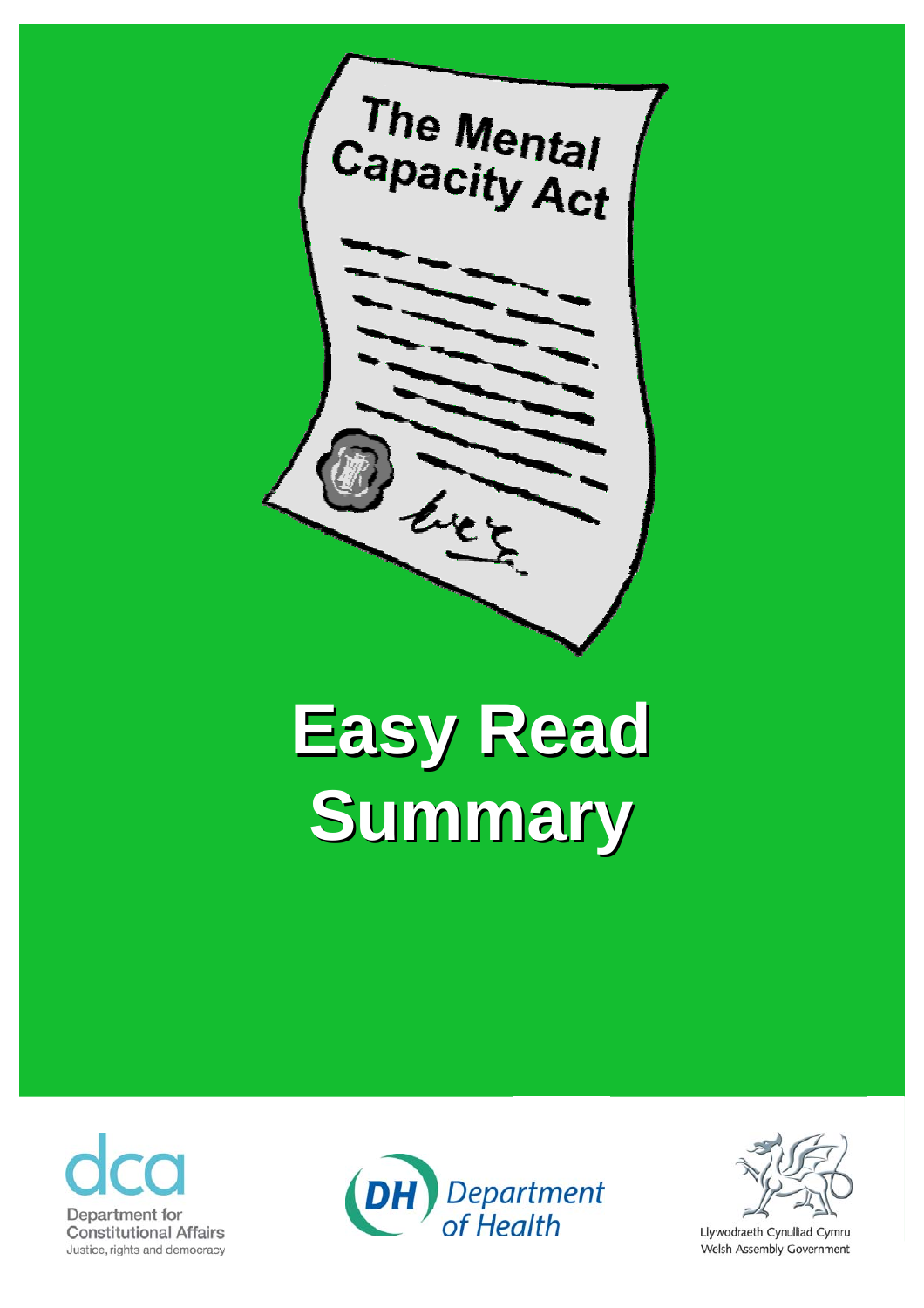#### **Mental Capacity Act 2005 - A Summary**

Mental capacity means being able to make your own decisions The Mental Capacity Act 2005 will help people to make their own decisions.

The Mental Capacity Act is a new law and will start later in 2007. This means you cannot start using the Act yet.

The Act will affect people in England and Wales. The Act will affect people who are 16 years or older It will also protect people who cannot make their own decisions about some things, for example people with learning disabilities or mental health problems. This is called "lacking capacity".

The Act tells people: l what to do to help someone make their own decisions about something

l how to work out if someone can make their own decisions about something

l what to do if someone cannot make decisions **2** about something sometimes.







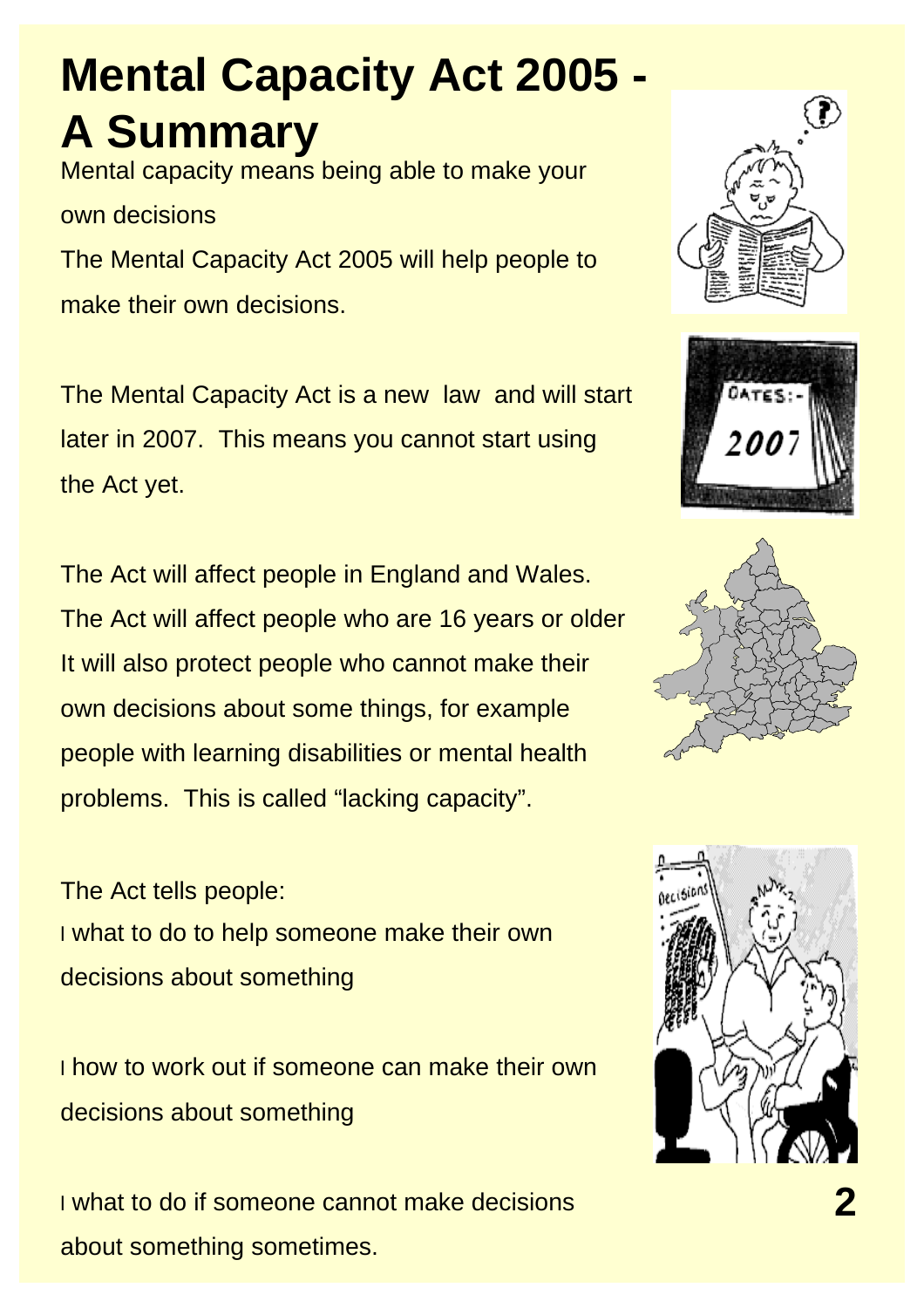# **What the Mental Capacity Act covers**

This booklet tells you about:

- $\bullet$ The big ideas behind the Act
- $\bullet$  The new things the Act introduces. These include things like:
	- **New Lasting Powers of Attorney and deputies - these will start in October 2007**
	- **A new Court of Protection this will start in October 2007**
	- **A new Office of the Public Guardian this will start in October 2007**
	- **A new criminal offence this will start in April 2007**
	- **A new Independent Mental Capacity Advocate service - this will start in England in April 2007. In Wales it will start in October 2007**
	- **A Code of Practice that will tell people how to make sure they are following <sup>3</sup> the Act - this will be available in April 2007.**



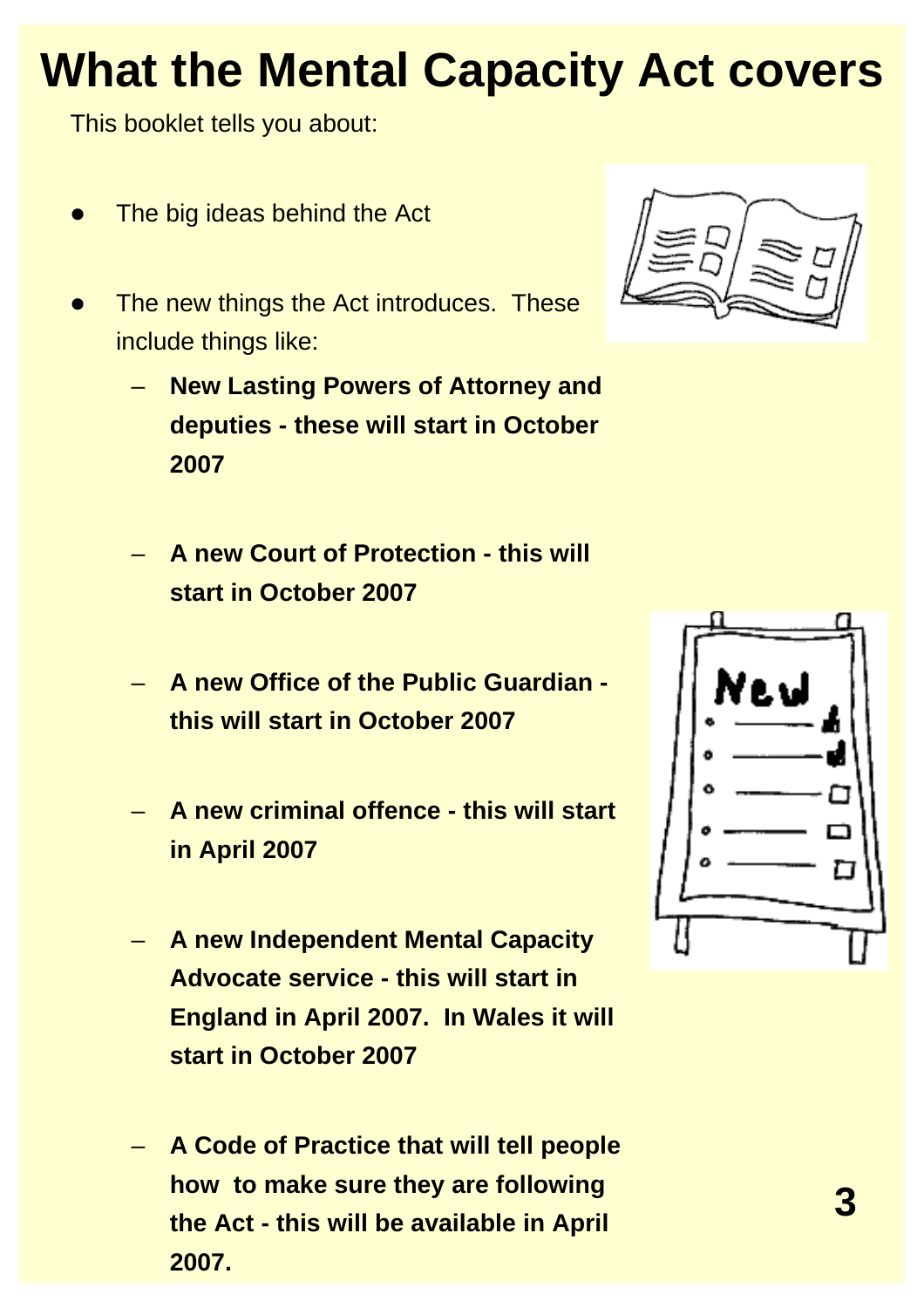#### **Other things the Act introduces**

The Act also sets out the rules on:

- $\bullet$  **Doing things in connection with care and treatment**
- $\bullet$ **Advance decisions to refuse treatment**
- $\bullet$  **Research involving people who lack capacity.**

**All of these will start in October 2007.** 

The rest of this booklet explains more about these things.

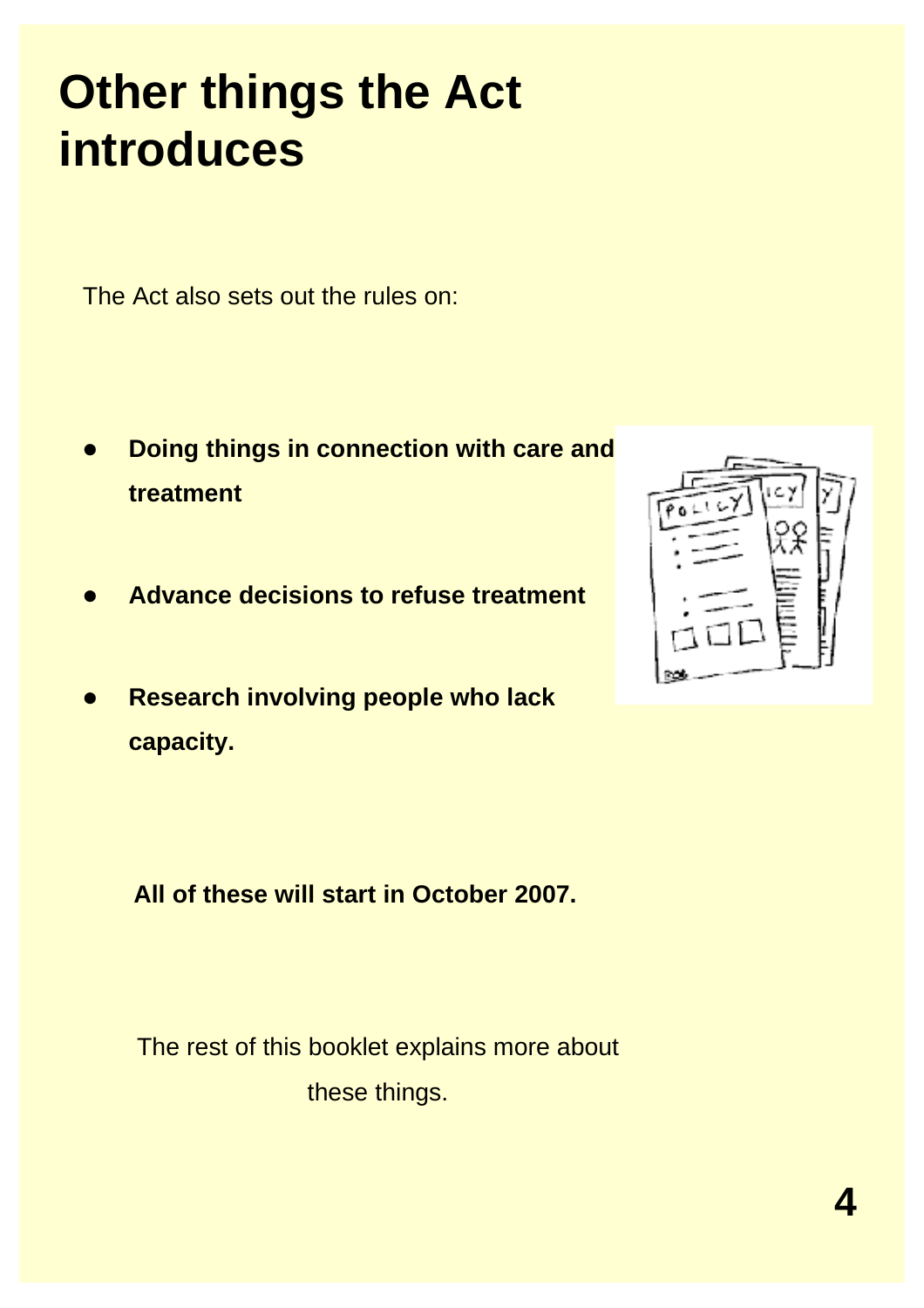#### **Mental Capacity Act - The Big Ideas**

This is a list of the 5 most important things people must do and think about when using the Act. These are:

**1. Start off by thinking that everyone can make their own decisions.** 

**2. Give the person all the support they can to help them make decisions.** 

**3. No-one should be stopped from making a decision just because someone else thinks it is wrong or bad.** 

**4. Anytime someone does something or decides for someone who lacks capacity, it must be in the person's best interests - there is a checklist for this.** 

**5. When they do something or decide something for another person, they must try to limit the person's own freedom and rights as little as possible. 5** 







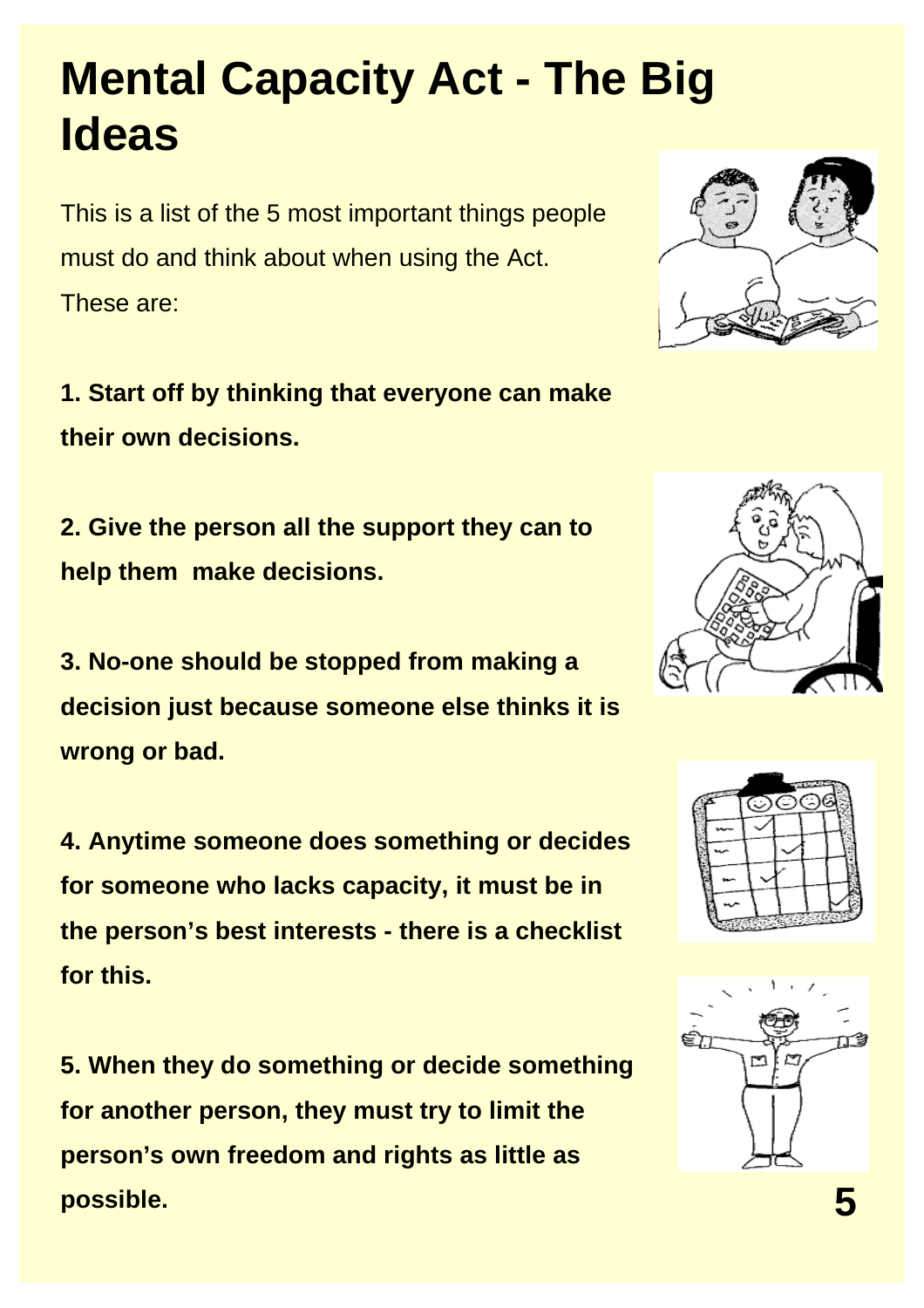# **Assessing Capacity**

No one can assume you lack capacity because of

- how old you are
- how you look
- how you behave.

If someone needs to make a decision for you, they must be sure that you cannot make the decision yourself.

No-one can assume that you cannot make the decision yourself just because:

- you have a disability
- you cannot make more complicated decisions
- you have not been able to make decisions like that in the past.







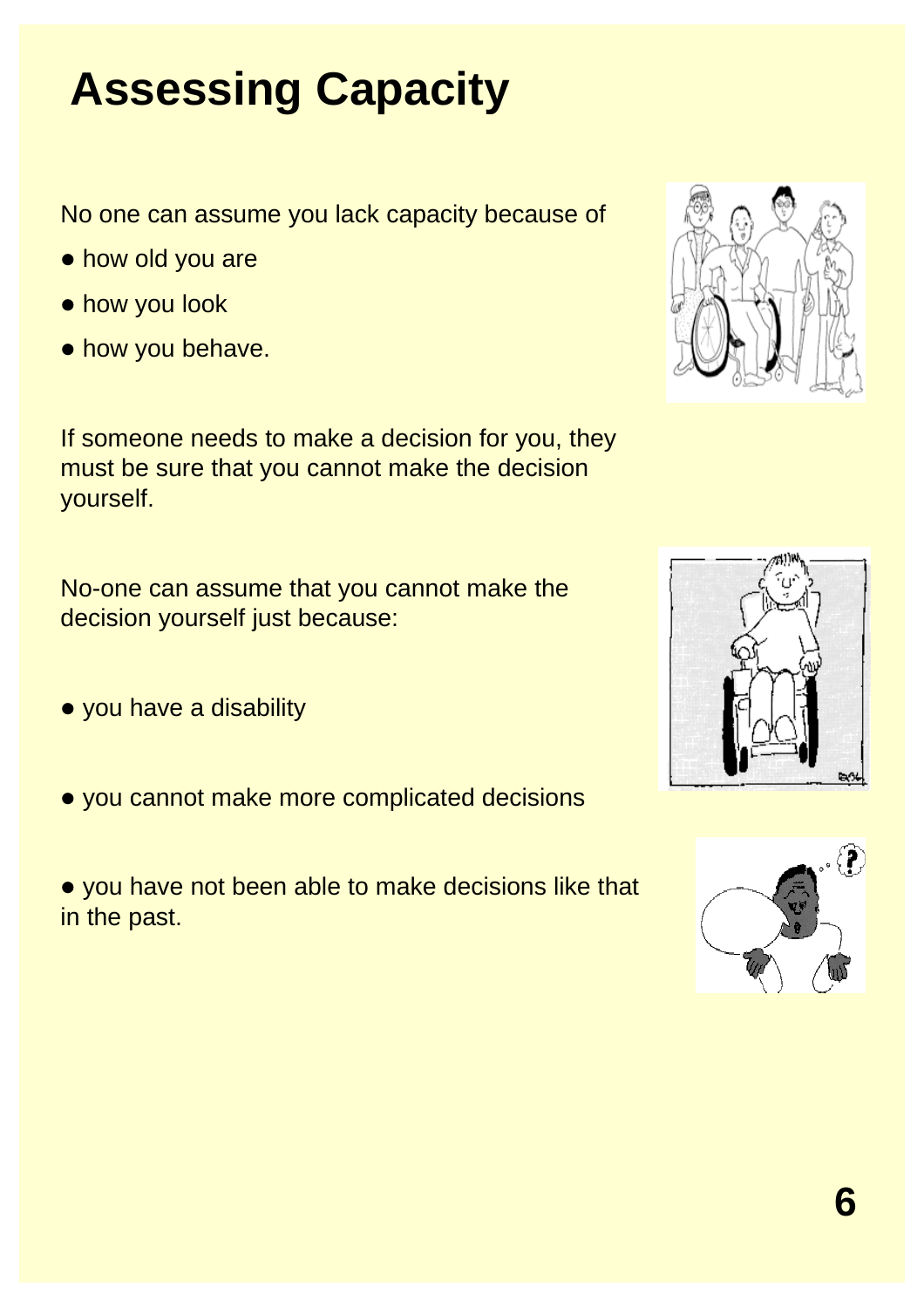#### **Best Interests**

If someone has to make a decision for you because you cannot make it yourself, they must decide what is in your best interests.

To work out what is in your best interests they must listen to what you want, ask people who know you and make sure you are involved.

No one can decide what is in your best interests just because of:

- how old you are
- how you look
- how you behave.





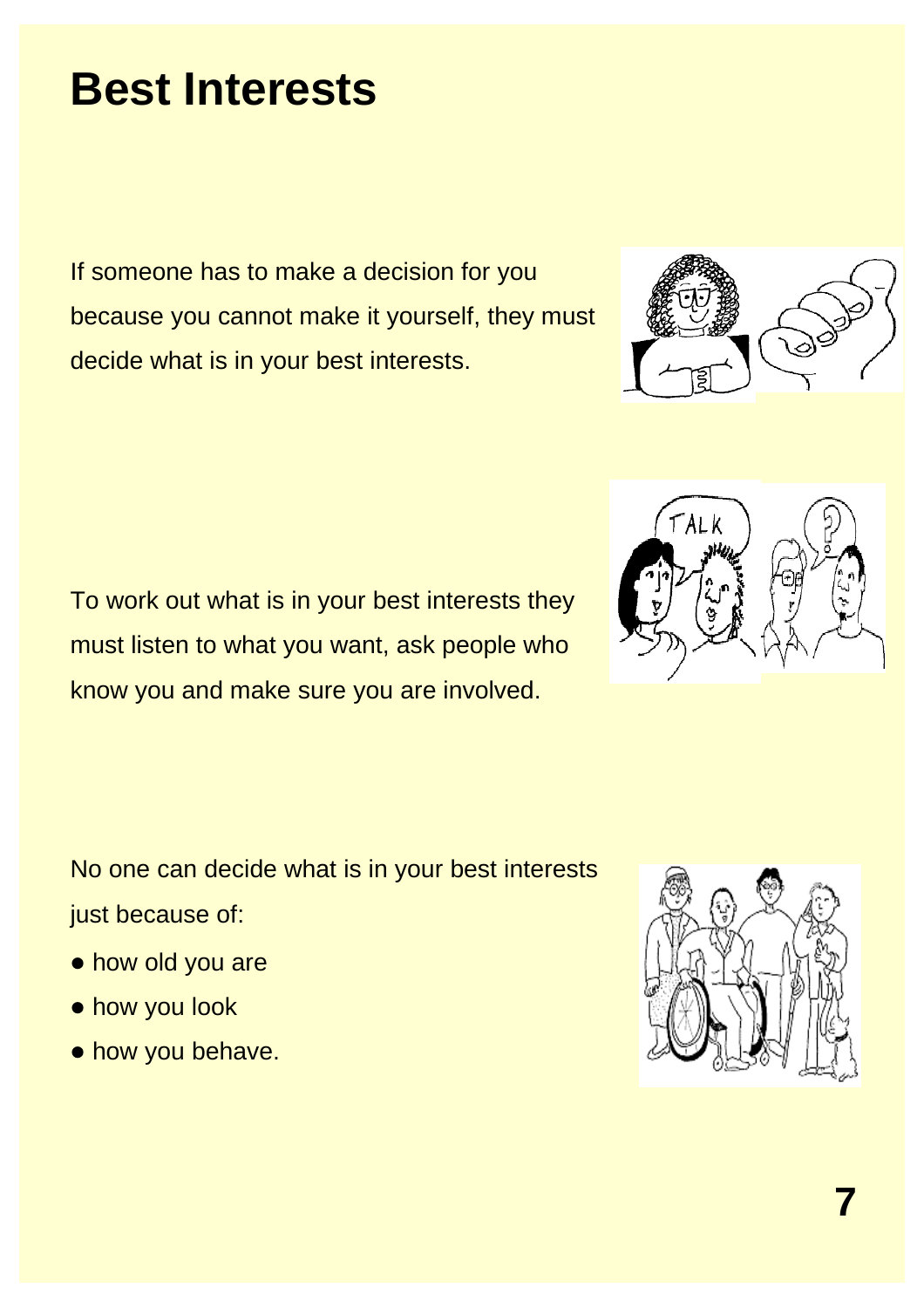# **What sort of things are not covered by the Act?**

There are some decisions that can never be made under the Act by another person for someone who lacks capacity.

Decisions that cannot be made on behalf of someone else include:

- whether to get married or make a civil partnership
- whether to have sex
- placing a child for adoption
- voting at an election.









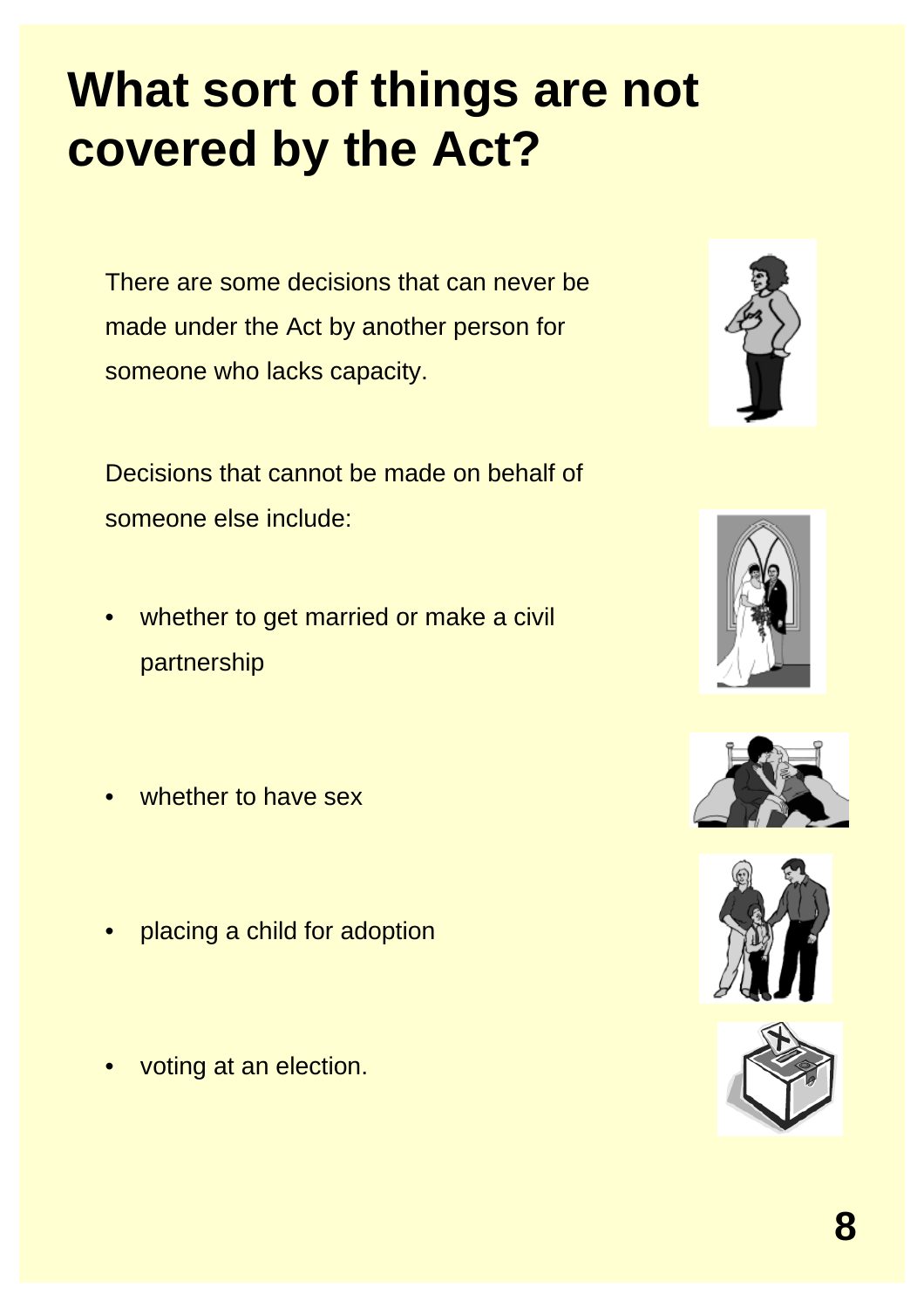#### **Doing things in connection with care or treatment**

If you need care or treatment someone can give you the care or treatment you need.

This may happen because you need help to decide what care or treatment you want because you cannot decide on your own because you do not have capacity at the time.

The person caring or giving treatment must follow the **best interests** checklist to decide what is in your best interest.

If you have made a **Lasting Power of Attorney**, an **advance decision to refuse treatment**, or have a **deputy**, then they would make these decisions if you lack mental capacity.





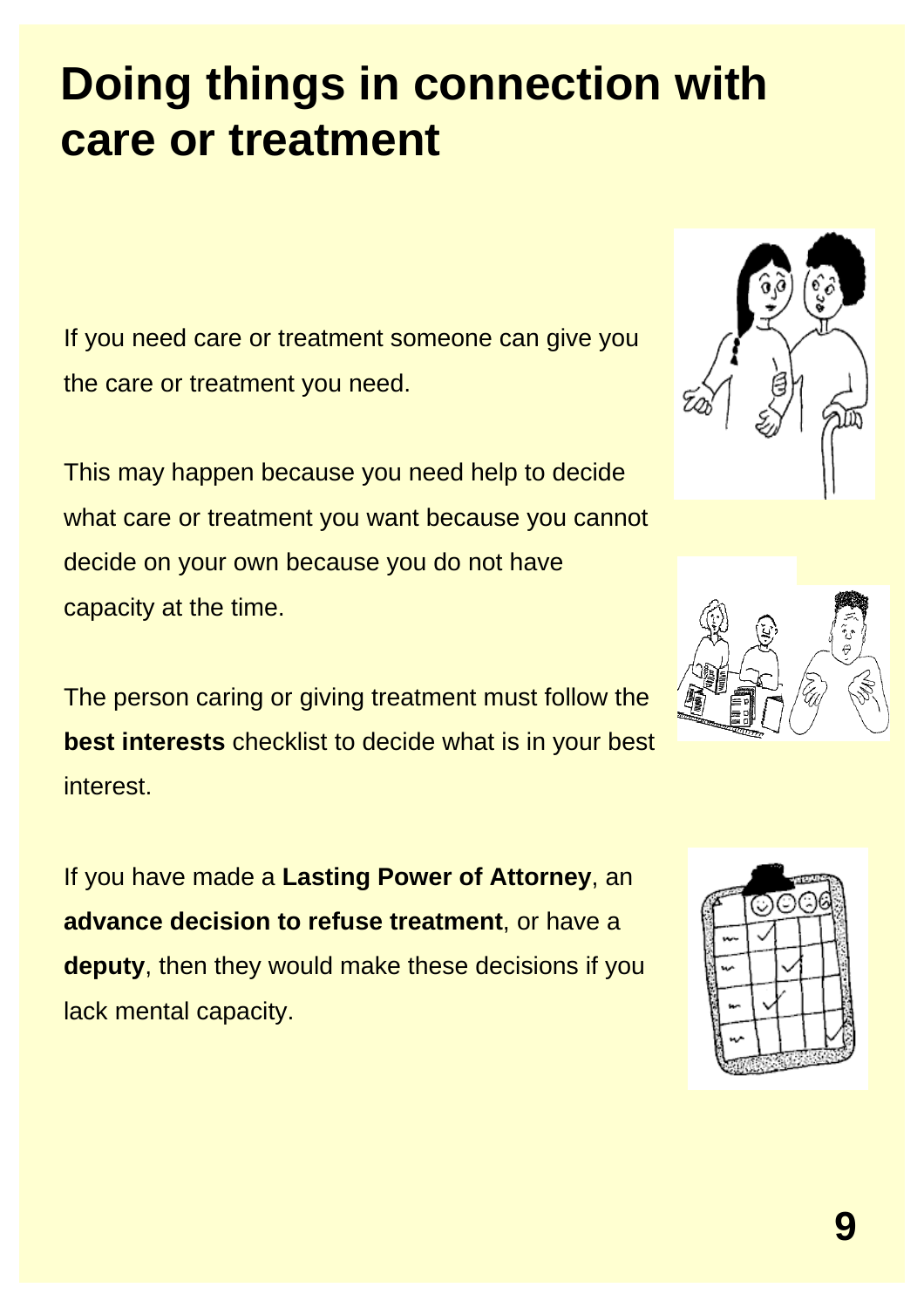### **Lasting Power of Attorney**

#### **Lasting Power of Attorney (LPA)** is a legal **document**

**2007**  where you can say in writing who you want to make certain decisions for you, if you cannot make them for yourself. This person is called an **attorney**. You will be able to make a Lasting Power of Attorney from **October** 

You can only make this legal document if you understand what it means.

You can already do this for property and money. You would do this using an **Enduring Power of Attorney (EPA).**

The Mental Capacity Act has a new kind of power of attorney called a **Lasting Power of Attorney (LPA).** The attorney must act in the best interests of the person lacking mental capacity.

This new power can include decisions about:

- **. Health, like if you should have an operation**
- **. Welfare**, like deciding which house is best for you
- **Property, like if you need to sell your house**
- **Money, like looking after a lot of money.**



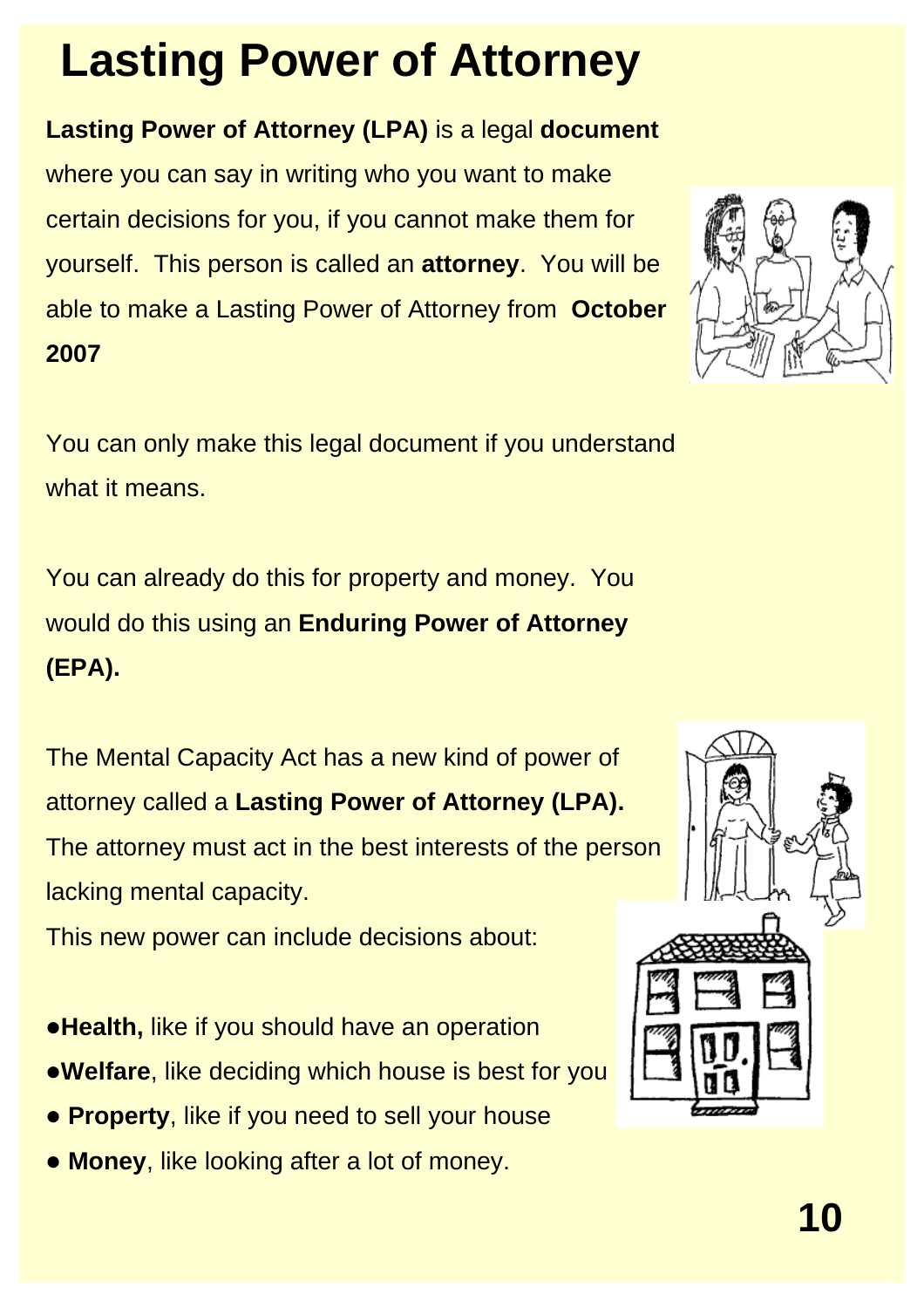#### **Deputies**

The Court of Protection may make someone a **deputy**.

The **deputy** can make certain decisions for you if you cannot decide everything for yourself.

The Court can start making people deputies from **October 2007**.



The Court will know what the **deputy** is allowed to do and what they are not allowed to do. The **deputy** must act in the persons best interests.

A deputy will only be appointed if it is in your best interests.

It will not happen if you have made a Lasting Power of Attorney.

The **Public Guardian** will keep an eye on what the **deputy** does.

Sometimes the Court might need to make just one decision for you, so it will not need to appoint a **deputy**. The Judge will just make the decision.

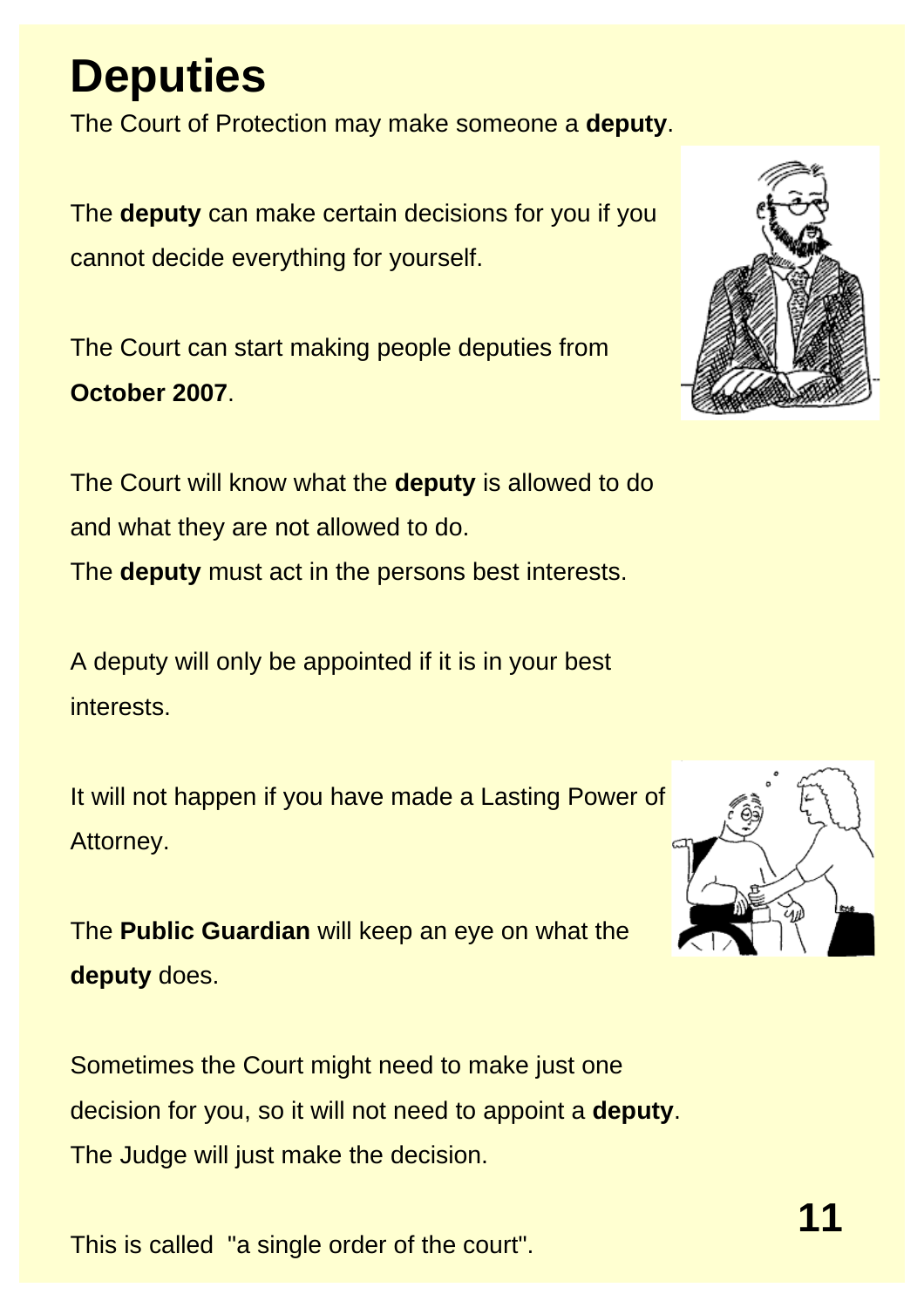#### **Advance Decisions to Refuse Treatment**

Sometimes a doctor needs to treat a person who does not have the mental capacity to say whether they want a particular treatment or not.

An **advance decision** is when someone who has mental capacity decides that they *do not* want a particular type of treatment if they lack capacity in the future. A doctor must respect this decision.

An **advance decision** must be about treatment you want to refuse and when you want to refuse it. People can make advance decisions from **October 2007.** 

If the **advance decision** refuses treatment which may help keep you alive, it must say this clearly and be signed by you. Another person can sign an **advance decision** for you but only if you agree and you can see them sign it. People have to think very carefully before making an **advance decision**.

You are free to make an **advance decision** if you want to, but no one should force you to make it. It is **12** your choice and you must understand what it means.



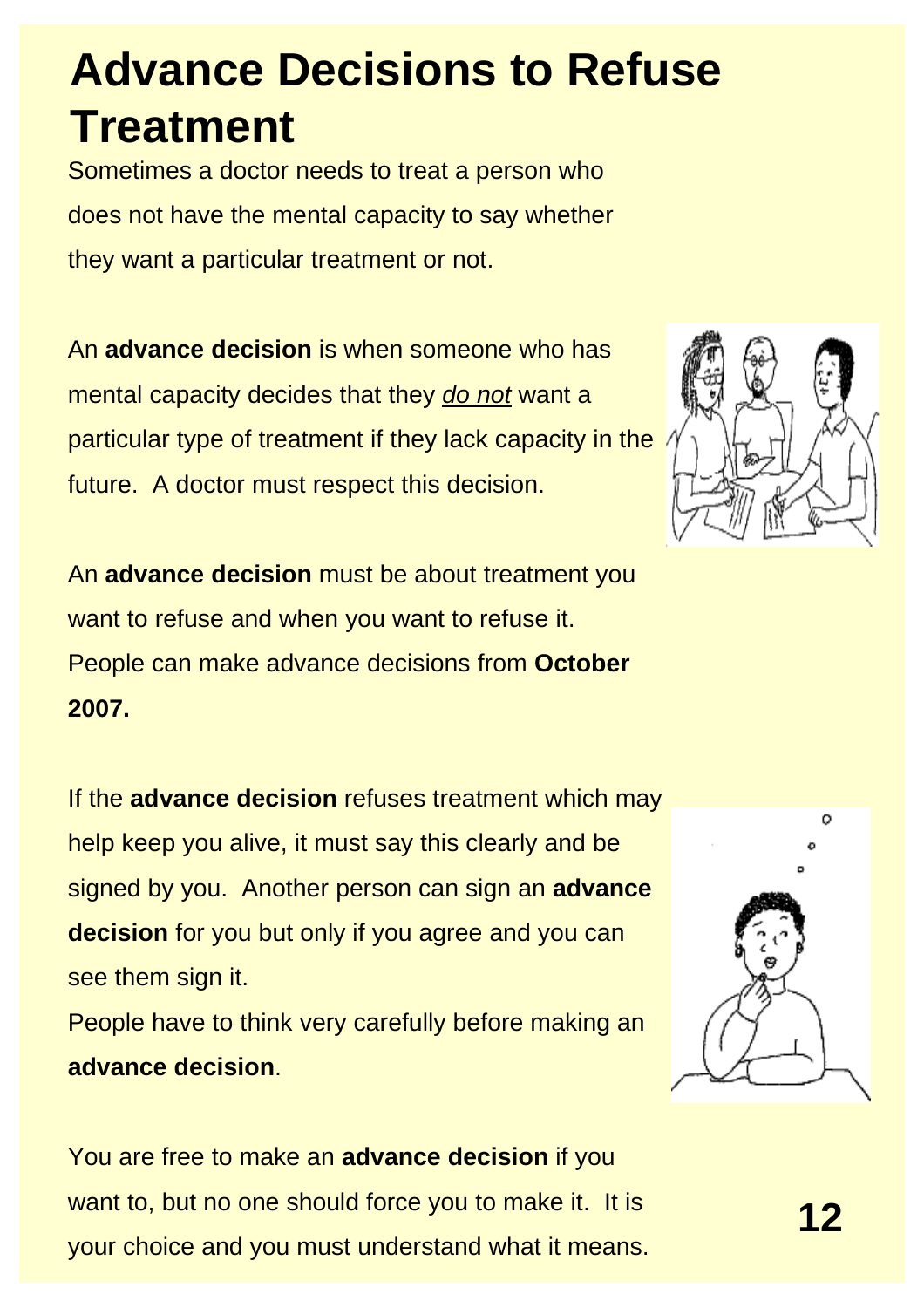### **New Independent Mental Capacity Advocate (IMCA)**

The Act sets up a new service – the Independent Mental Capacity Advocate (IMCA). This will start in **England** from **April 2007.** 

In **Wales** it will start in **October 2007**.

They will help people who have no family or friends. They will help people when important decisions have to be made involving health services and local authority services like social services and housing departments.

These include decisions about serious medical treatment or moving to a hospital or care home. The Independent Mental Capacity Advocate may become involved in other types of decision as well such as adult protection and care reviews.

The Act says what the Independent Mental Capacity Advocate service must do. The Government has produced more rules about how the this service **13** should be run.



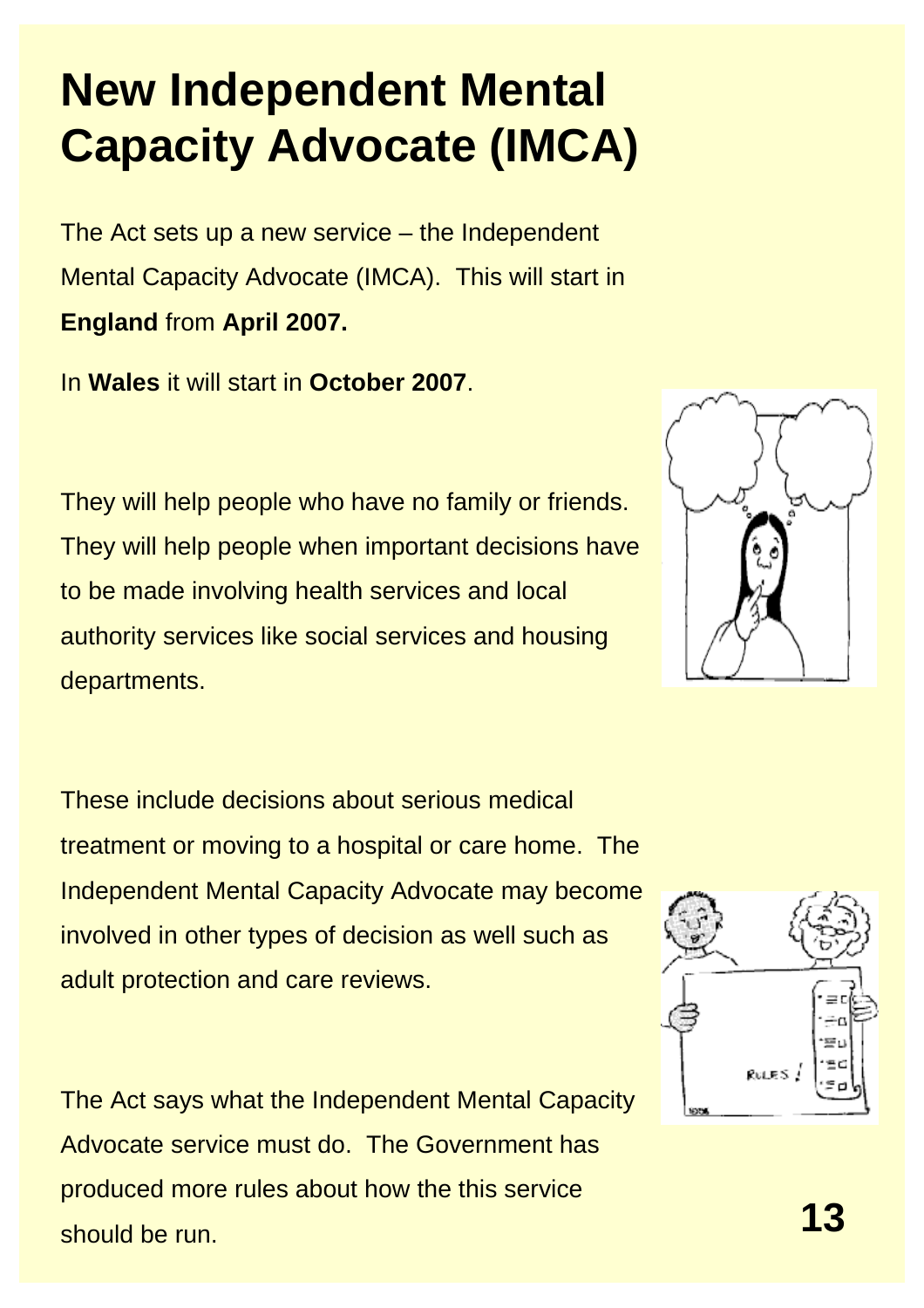The Mental Capacity Act has very strict rules about research.

This is to make sure useful research can take place and at the same time protect people who do not have the mental capacity to say if they want to take part in research or not.

A group of independent people will need to decide if the research follows the rules. Groups known as **Research Ethics Committees** will do this. The rules will start in **October 2007.** 

The rules are:

- $\bullet$  the research work must be safe and must be about the condition you have
- $\bullet$  it must be likely to help you or people with conditions like yours
- $\bullet$  the risk of harm and hassle to you is as small as possible
- $\bullet$  you must be happy to take part - if you show you do not want to take part anymore, the research must stop
- $\bullet$  family, carers or an independent person must agree that the person can take part in the research and can refuse if they think you would have refused. **14**



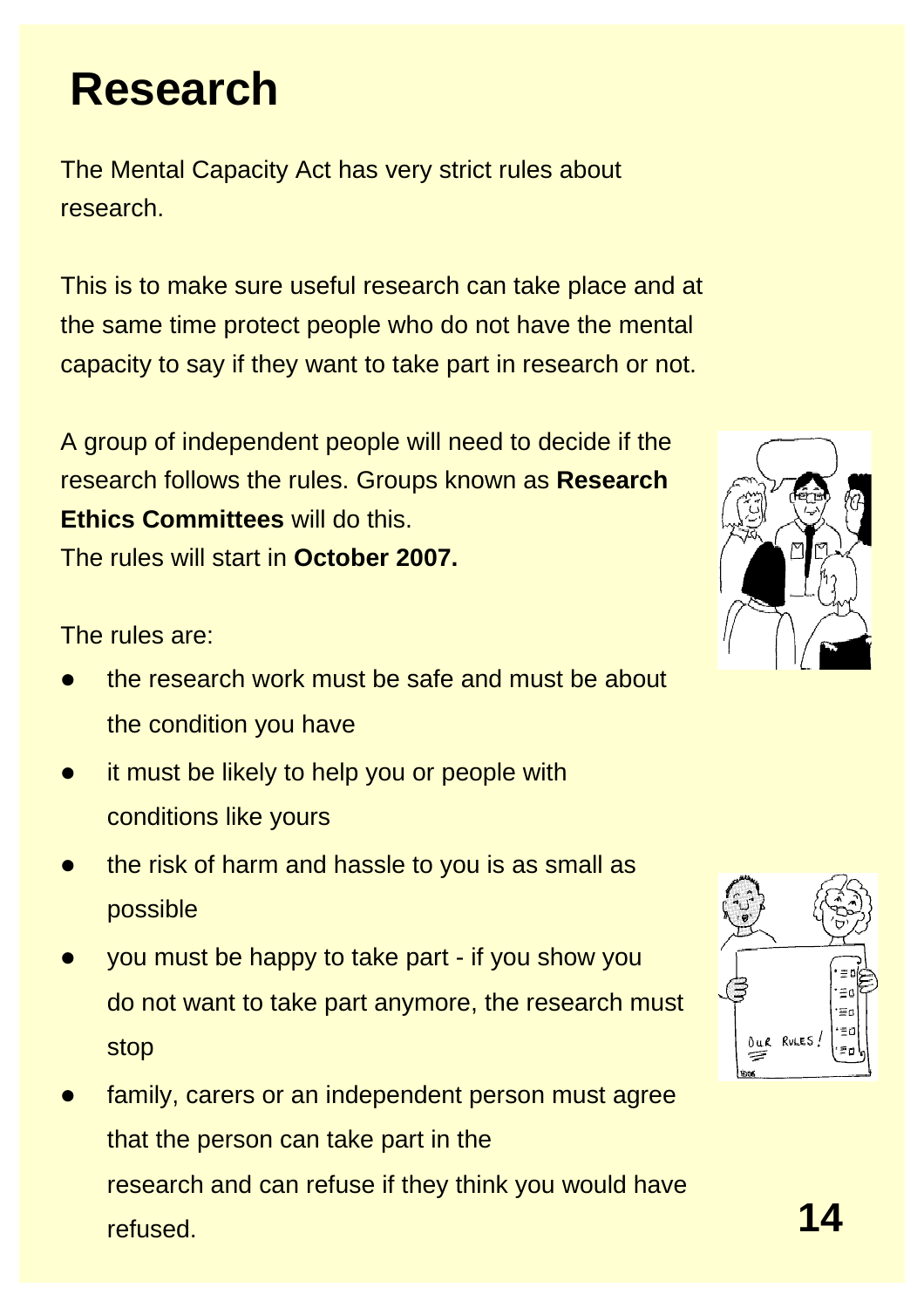# **New Court of Protection**

The new Court of Protection is a court. It will deal with everything to do with the Mental Capacity Act. It will help when you cannot say or decide what to do.

There will be a judge, people will discuss difficult case and the judge will decide what is best. The new Court will start working in **October 2007.** 

People won't always have to go to the Court itself to do this. Sometimes the case can be decided by letter.

The Court might decide about:

- $\bullet$ whether you should have an operation especially if your family and the doctors don't agree and you cannot decide for yourself
- $\bullet$  how your money should be handled if you cannot decide yourself
- $\bullet$  and anything else where someone needs to make a decision for you because you cannot decide for yourself but people cannot agree on what is best.







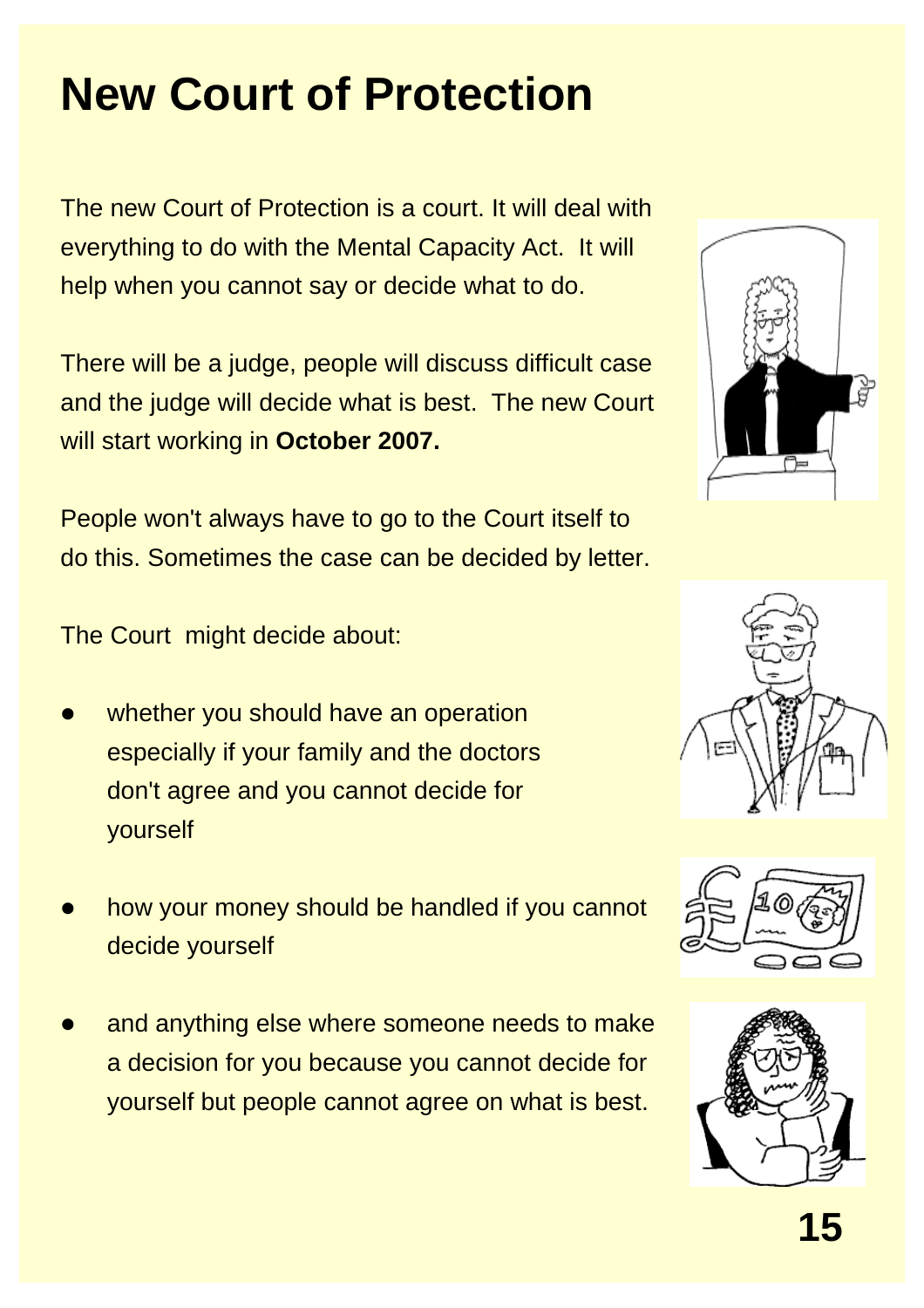# **New Public Guardian**

The Public Guardian will:

- $\bullet$  be in charge of the Office of the Public Guardian which will help the Court by looking after the paperwork and applications for Lasting Powers of Attorney and deputies
- $\bullet$  keep an eye on deputies to make sure they are doing their job properly
- $\bullet$ work with the police and social services when they think that somebody may have been abused.
- $\bullet$  the Public Guardian and the Office of the Public Guardian will start to work from **October 2007**.

The Public Guardian will make a report every year.

A group of people chosen by the Government, called the 'Public Guardian Board', will look at how the Public Guardian does its job.





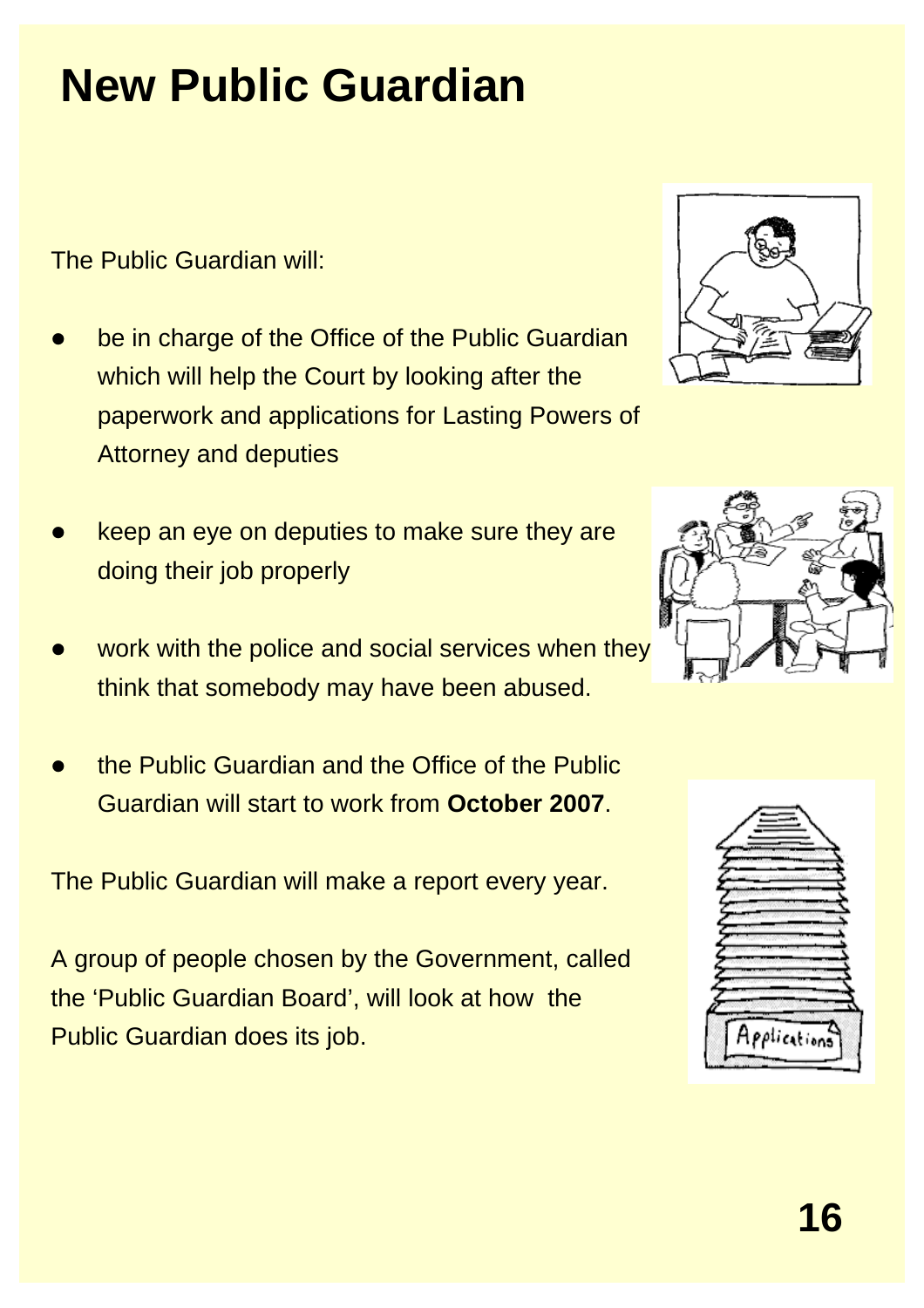#### **Other ways the Act protects people**

There are other ways the Act also helps protect people who may lack capacity.

For example, from **April 2007** it will be against the law to badly treat someone who may lack capacity that you care for or look after.



This is called a criminal offence.

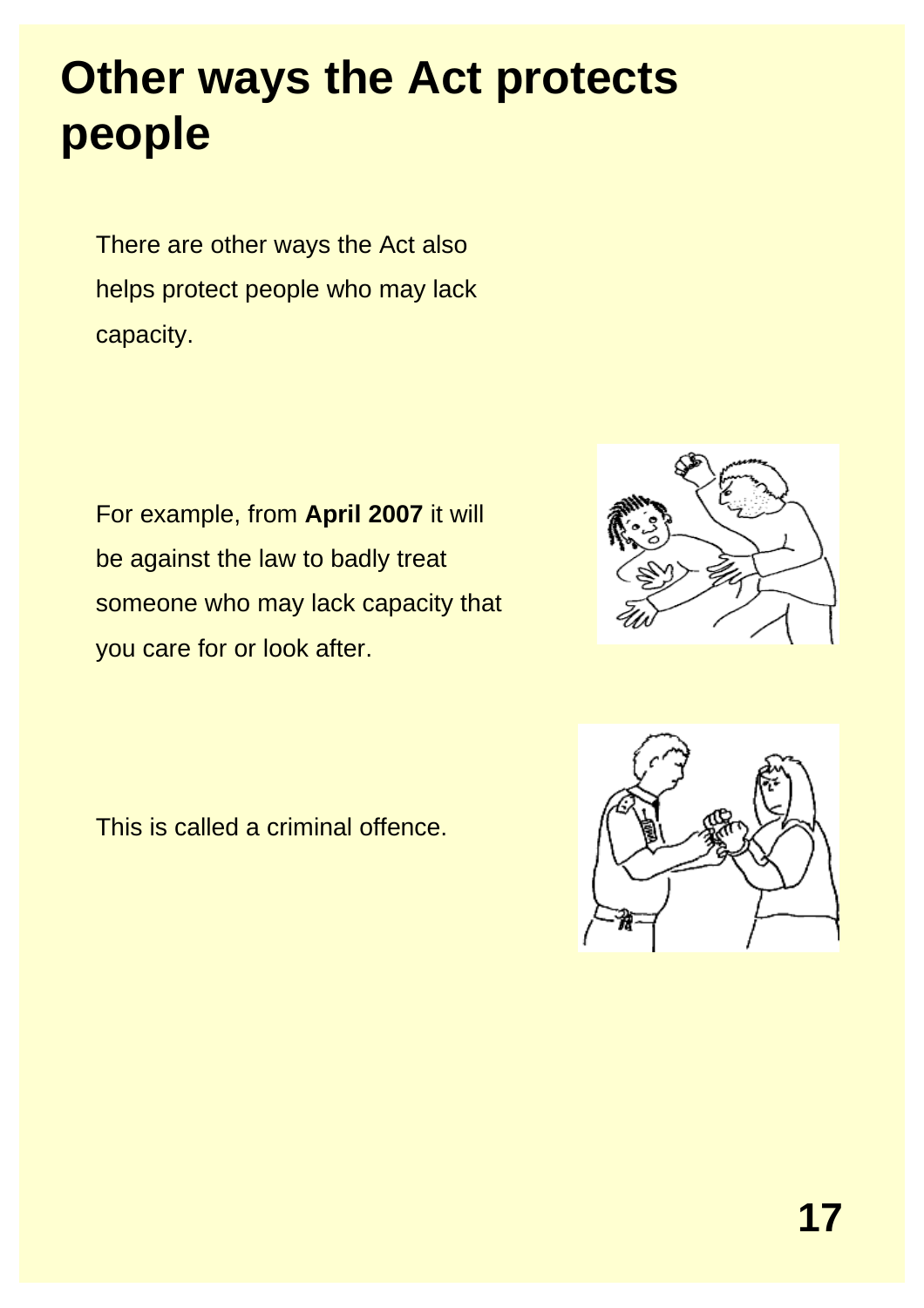#### **Code of Practice**

There will be a Code of Practice that will tell people how to make sure they are following the Mental Capacity Act.

Some people - like nurses, doctors, social workers or anyone who is getting paid for the job they do will have a **duty** to pay attention to the Code. They will need to know what the Code says.

We will encourage families, carers and others to read the Code and use it as advice about treating people who do not have mental capacity. The final Code will be ready in **April 2007.** 





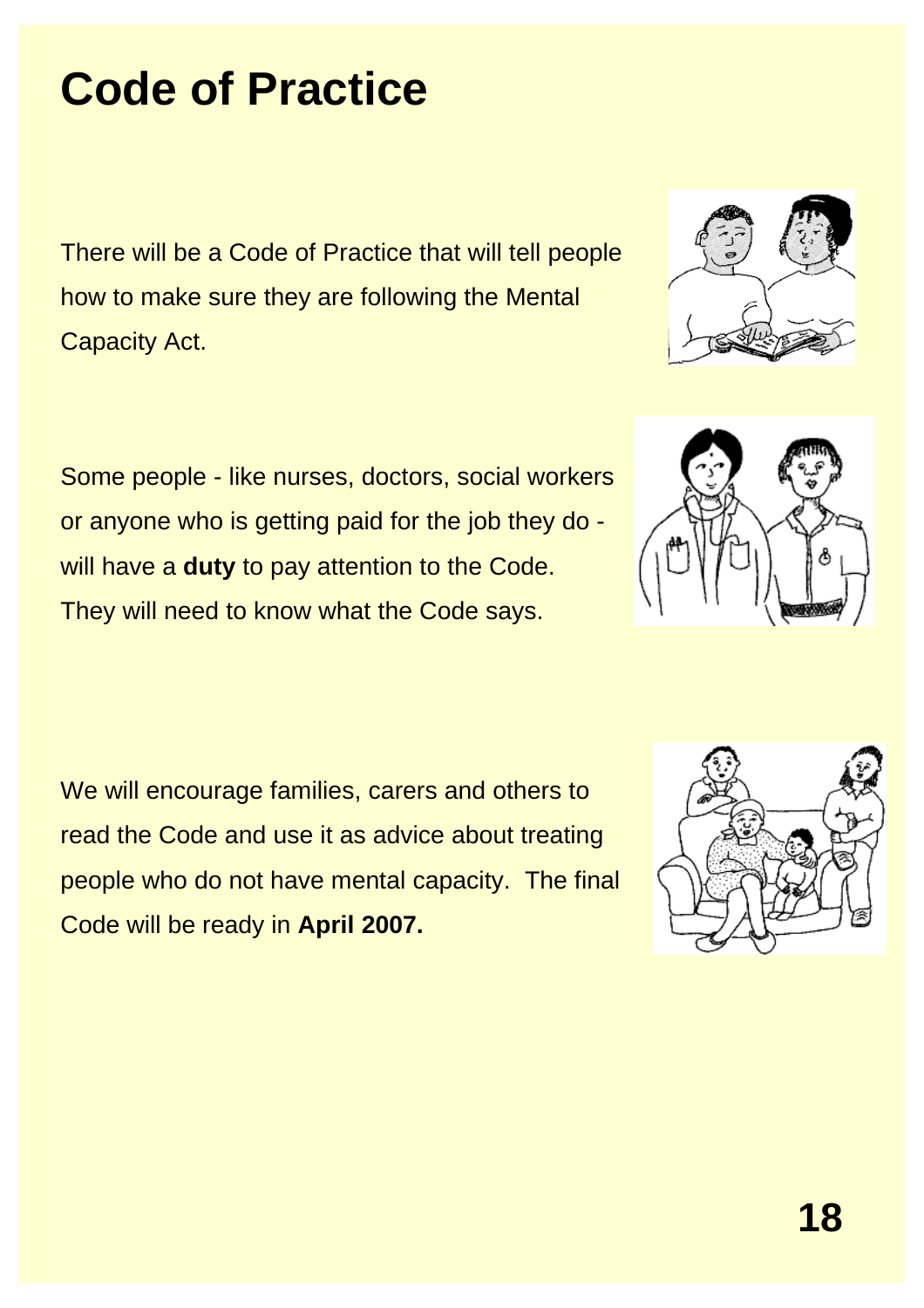### **When Will the Mental Capacity Act Start to Work?**

The Act will not start to work until later in 2007. Some parts of the Act, like IMCAs and the new criminal offence will start in April 2007. The rest will start in October 2007.

The Department for Constitutional Affairs, the Department of Health and the Welsh Assembly Government have to do a lot of work before it starts.



#### For example:

- the new Court of Protection, Office of the Public Guardian and Independent Mental Capacity Advocate services all need setting up.
- we need to tell people about the new Act and how it might affect them.

This is part of the planning that needs to be done to make sure the law works well